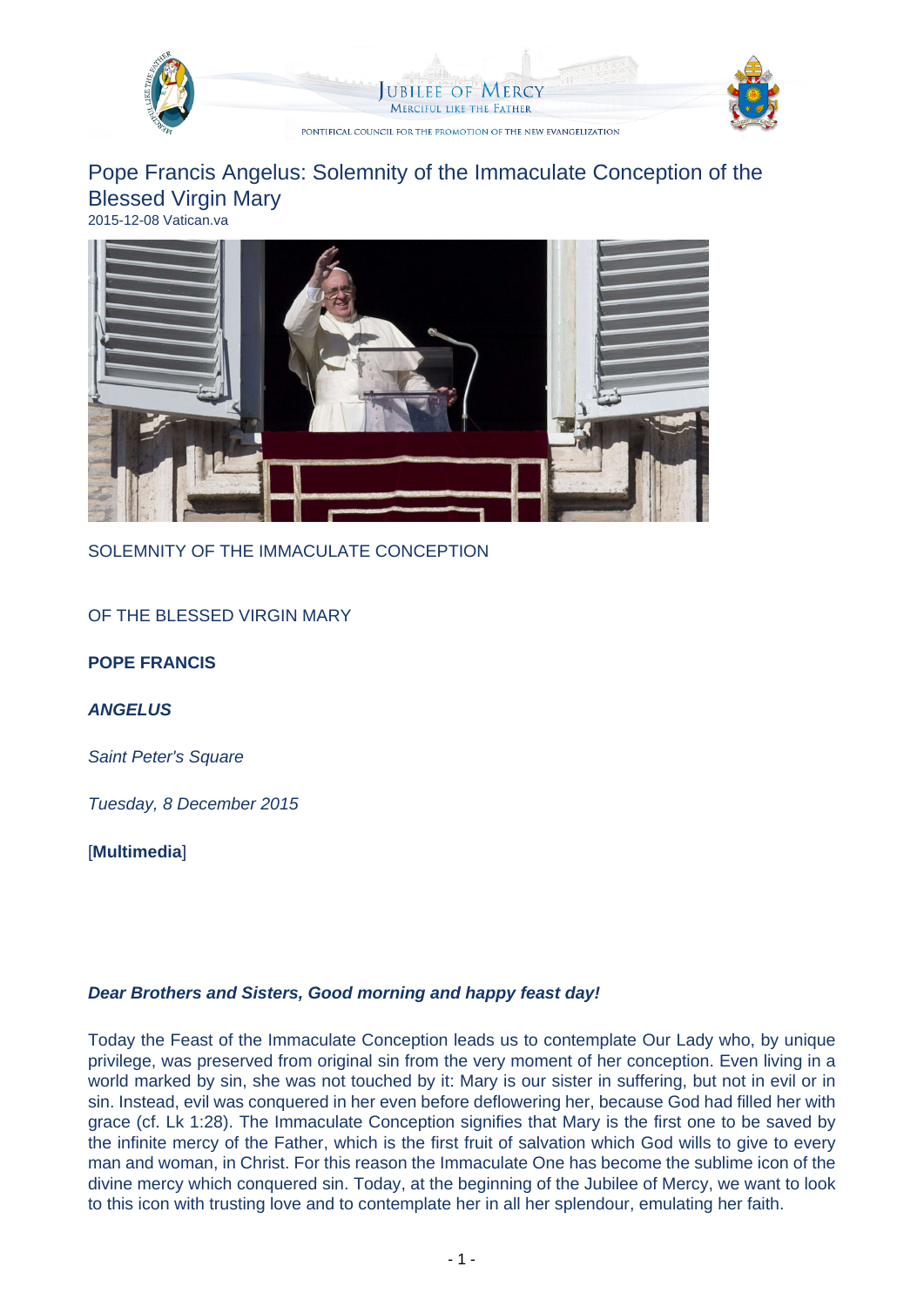In the Immaculate Conception of Mary we are invited to recognize the dawn of the new world, transformed by the salvific work of the Father and of the Son and of the Holy Spirit. The dawn of the new creation brought about by divine mercy. For this reason the Virgin Mary, never infected by sin and always full of God, is the mother of a new humanity. She is the mother of the recreated world.

Celebrating this feast entails two things. First: fully welcoming God and his merciful grace into our life. Second: becoming in our turn artisans of mercy by means of an evangelical journey. The Feast of the Immaculate Conception then becomes the feast of all of us if, with our daily "yes", we manage to overcome our selfishness and make the life of our brothers ever more glad, to give them hope, by drying a few tears and giving a bit of joy. In imitation of Mary, we are called to become bearers of Christ and witnesses to his love, looking first of all to those who are privileged in the eyes of Jesus. It is they who he himself indicated: "I was hungry and you gave me food, I was thirsty and you gave me drink, I was a stranger and you welcomed me, I was naked and you clothed me, I was sick and you visited me, I was in prison and you came to me" (Mt 25:35-36).

Today's Feast of the Immaculate Conception has a specific message for us: it reminds us that in our life everything is a gift, it is all mercy. May the Blessed Virgin, first fruit of the saved, model of the Church, Holy and Immaculate Spouse, loved by the Lord, help us to ever increasingly rediscover divine mercy as the distinguishing mark of Christians. One cannot understand a true Christian who is not merciful, just as one cannot comprehend God without his mercy. This is the epitomizing word of the Gospel: mercy. It is the fundamental feature of the face of Christ: that face that we recognize in the various aspects of his existence: when he goes to meet everyone, when he heals the sick, when he sits at the table with sinners, and above all when, nailed to the cross, he forgives; there we see the face of divine mercy. Let us not be afraid: let us allow ourselves to be embraced by the mercy of God who awaits us and forgives all. Nothing is sweeter than his mercy. Let us allow ourselves to be caressed by God: the Lord is so good, and he forgives all.

Through the intercession of Immaculate Mary, may mercy take possession of our hearts and transform our whole life.

## **After the Angelus:**

Dear brothers and sisters, I greet you all with affection, especially families, parish groups and associations.

This afternoon **I shall go to Piazza di Spagna**, to pray at the feet of the monument to the Immaculate. I will then go to St Mary Major. I ask you to join me spiritually on this pilgrimage, which is an act of filial devotion to Mary, Mother of Mercy. I shall entrust to her the Church and all of humanity, and in a special way the city of Rome.

Today Pope Benedict also passed through the Door of Mercy. Let us greet Pope Benedict from here!